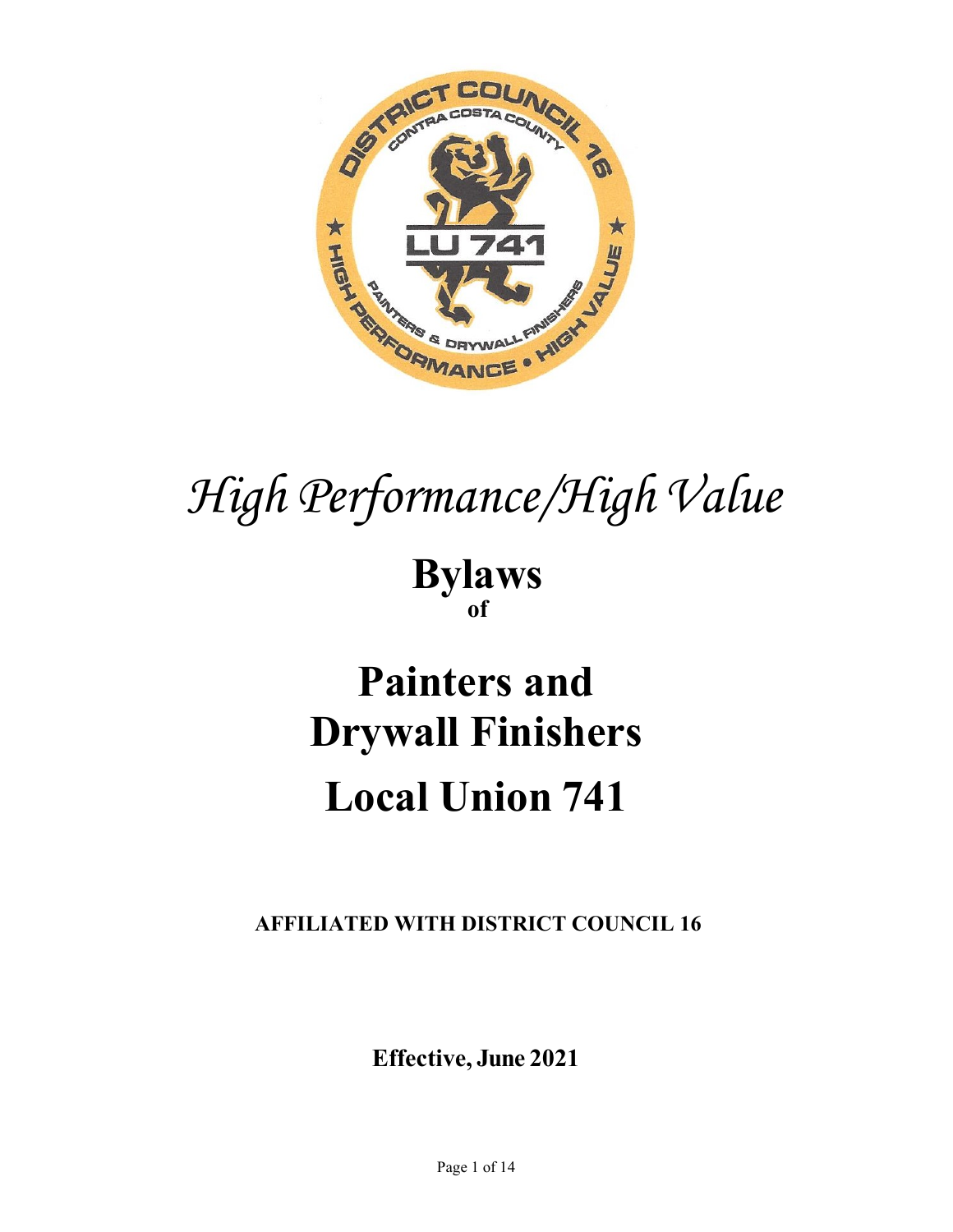## BYLAWS

## **LOCAL UNION** 741

## Painters and Drywall Finishers

#### Article L. **BYLAWS**

**Section 1.01** These Bylaws are subordinate to the provisions of the International Constitution of the International Union of Painters and Allied Trades (hereinafter called the "International Union") and the Bylaws of District Council 16. In the case of conflict between these Bylaws and the provisions of the International Constitution, the latter shall govern. In the case of conflict between these Bylaws and the District Council Bylaws, the latter shall govern.

#### Article II. **NAME**

**Section 2.01** This organization, a subordinate body of the International Union and an affiliated Local Union of District Council 16, shall be known as Painters and Drywall Finishers Local 741.

#### Article III. **JURISDICTION**

**Section 3.01** The territorial jurisdiction of this Local Union shall be as set forth in its Charter and as determined by the General Executive Board from time to time under Section 70 of the International Constitution, provided that the Local Union shall be guided within its jurisdiction by the directives of the District Council.

#### Article IV. **OBJECTS**

**Section 4.01** The objects of this Local Union shall be as set forth in the Preamble, and Sections 2 and 165 of the International Constitution.

#### Article V. **ELIGIBILITY FOR MEMBERSHIP**

**Section 5.01** Eligibility for membership in this Local Union shall be as set forth in the International Constitution and in policies adopted by the General Executive Board.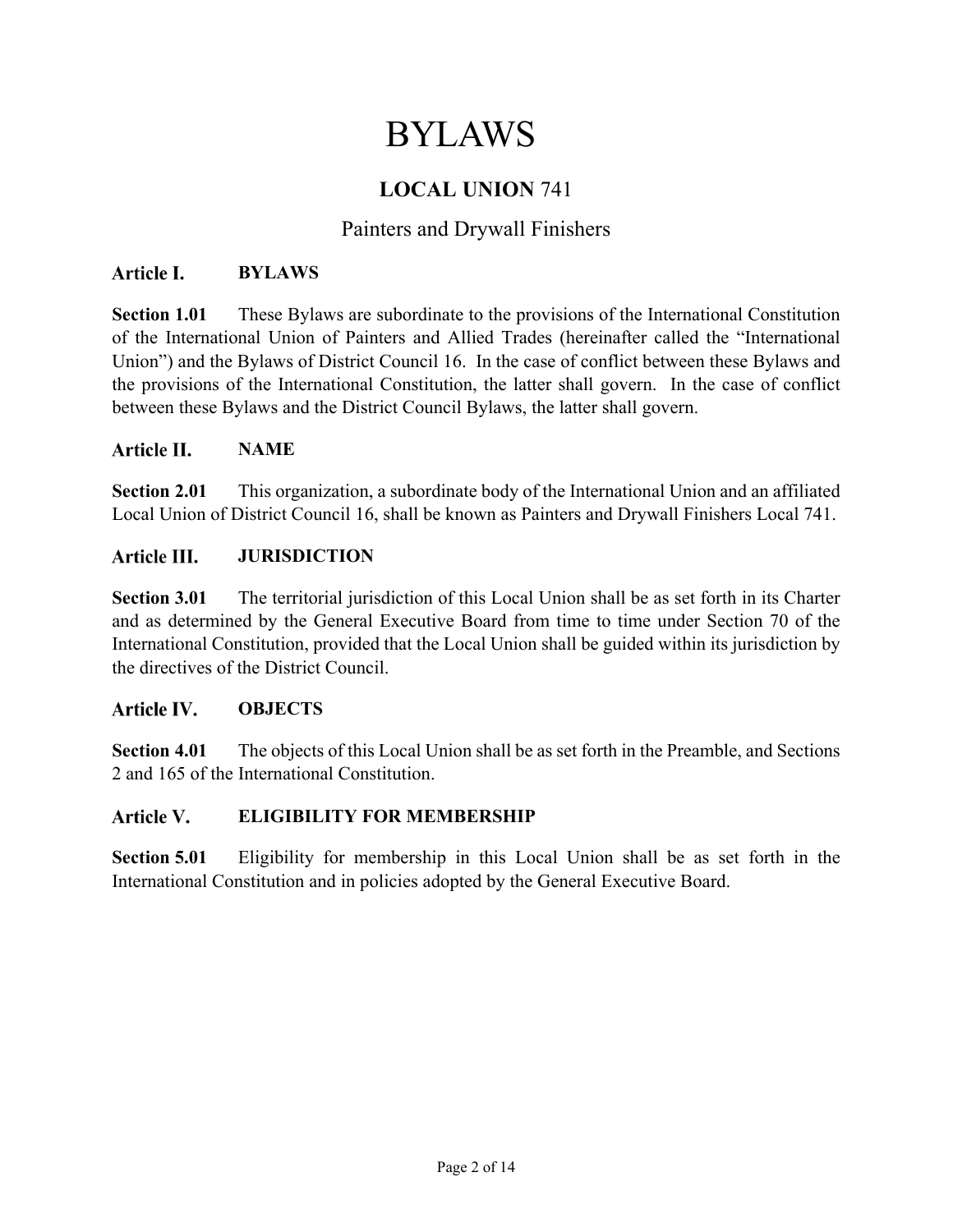#### Article VI. **OFFICERS**

**Section 6.01** Eligibility to hold office shall be as set forth in Sections 92(b) and 210 of the International Constitution.

**Section 6.02** Officers of this Local Union shall be as set forth in Section 185 of the International Constitution, and their duties shall be as set forth in the following sections of the International Constitution:

- (a) President: The duties of the President shall be as set forth in Sections 189-192.
- (b) Vice President: The duties of the Vice President shall be as set forth in Section 194.
- (c) Recording Secretary: The duties of the Recording Secretary shall be as set forth in Sections 195-197.
- (d) Financial Secretary: The duties of the Financial Secretary shall be as set forth in Sections 156(d), 198-202 and 211(d).
- (e) Treasurer: The duties of the Treasurer shall be as set forth in Section 203.
- (f) Trustees: The duties of the Trustees shall be as set forth in Sections 204-207.
- (g) Warden: The duties of the Warden shall be set forth in Section 208.
- (h) V.A.C Coordinator(s): An appointed member(s) who shall serve to promote and coordinate participation in the volunteer Activist Committee of the District Council.

**Section 6.03** When the District Council adopts the centralized Local Union dues, records and reporting plan outlined in Section 55 of the International Constitution, the following modifications will be in effect for dues collection, records, and reporting; and the Local Union officers' duties will be modified as outlined below.

- (a) Under the Dues Collection and Membership Reporting Plan adopted by Local Union 741 pursuant to Article XVI of the District Council 16 Bylaws, the Business Manager/Secretary-Treasurer of District Council 16 performs many of the functions of the Financial Secretary and Treasurer of Local Union 741.Therefore, the duties of the Financial Secretary and the Treasurer of Local Union 741 shall be as set forth in this Article.
- (b) Where the Financial Secretary receives dues payments from members (such as at Local Union meetings), he or she shall:
	- (i) Transmit such payments to the Business Manager/Secretary-Treasurer of District Council 16 within five (5) days,
	- (ii) Provide the member with a temporary receipt, a copy of which shall be transmitted to the Business Manager/Secretary-Treasurer with the payment and a copy of which shall be retained by the Financial Secretary. Such temporary receipt shall indicate only the amount of funds received and shall not indicate the member's standing or through which calendar month dues are paid.
- (c) The Financial Secretary shall retain copies of all reports and information received on a monthly basis from the Business Manager/Secretary-Treasurer of the District Council. At each membership meeting, the Financial Secretary shall deliver a report to the membership, which shall include the following information: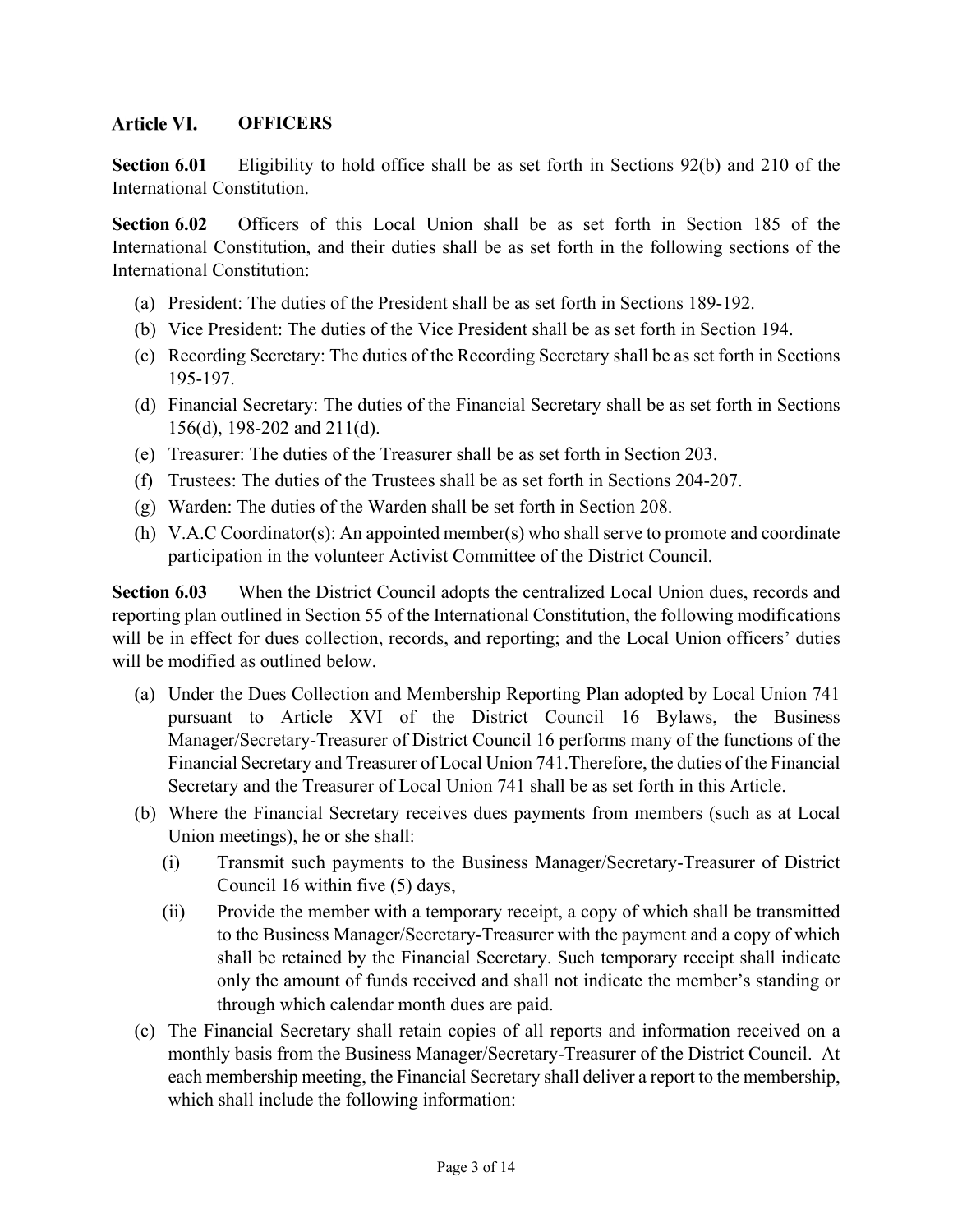- (i) The gross receipts of the Local Union in the prior month,
- (ii) The net receipts of the Local Union, along with the amounts of all per capita deductions made by the Business Manager/Secretary-Treasurer of District Council 16 and any other deductions,
- (iii) The overall membership of the Local Union, with the gain or loss in membership in the prior month noted,
- (iv) The number and names of members on application and those initiated,
- (v) The number and names of members suspended and reinstated, and
- (vi) The names and number of clearance cards deposited and issued.
- (d) The Treasurer shall retain copies of all reports and information received on a monthly basis from the Business Manager/Secretary-Treasurer of District Council 16. At each membership meeting, the Treasurer shall deliver a report to the membership, which report shall include the following information:
	- (i) List all deposits made to the Local Union account, if any,
	- (ii) A copy of the Local Union cash disbursements journal, if applicable,
	- (iii) A list of all payments from the District Council made on behalf of the Local Union, from the funds collected by the District Council for the Local Union.
- (e) Notwithstanding anything to the contrary in this Article, the Financial Secretary, the Treasurer and all other Local Union officers shall comply with all provisions of the Plan, as amended from time to time by the General Secretary-Treasurer.
- (f) The Financial Secretary shall perform the Financial Secretary duties outline in Section 156(d) and 211(d) of the General Constitution from information provided the Financial Secretary by the Business Manager/Secretary-Treasurer of the District Council.
- (g) The Local Union shall use the IUPAT Integrated Membership Systems (IMSe) computer systems or other system approved by the General Secretary-Treasurer for dues collection, member records, and member activity.

## Article VII. **DELEGATES**

**Section 7.01** All delegates (other than delegates to the General Convention and those serving as delegates to central bodies, which are appointed by BM/STs) shall be elected at the June elections in accordance with Article XI of these Bylaws.

**Section 7.02** Members of Local 741 who become Business Representative, or Organizers of District Council 16, shall be an automatic Delegate to; District Council 16, all Conferences, Conventions (except the IUPAT General Convention), State and Local Central Labor Councils, and Building and Construction Trade Councils.

#### **Article VIII. EXECUTIVE BOARD**

**Section 8.01** The Executive Board of this Local Union shall be as set forth in Section 185(c) of the International Constitution.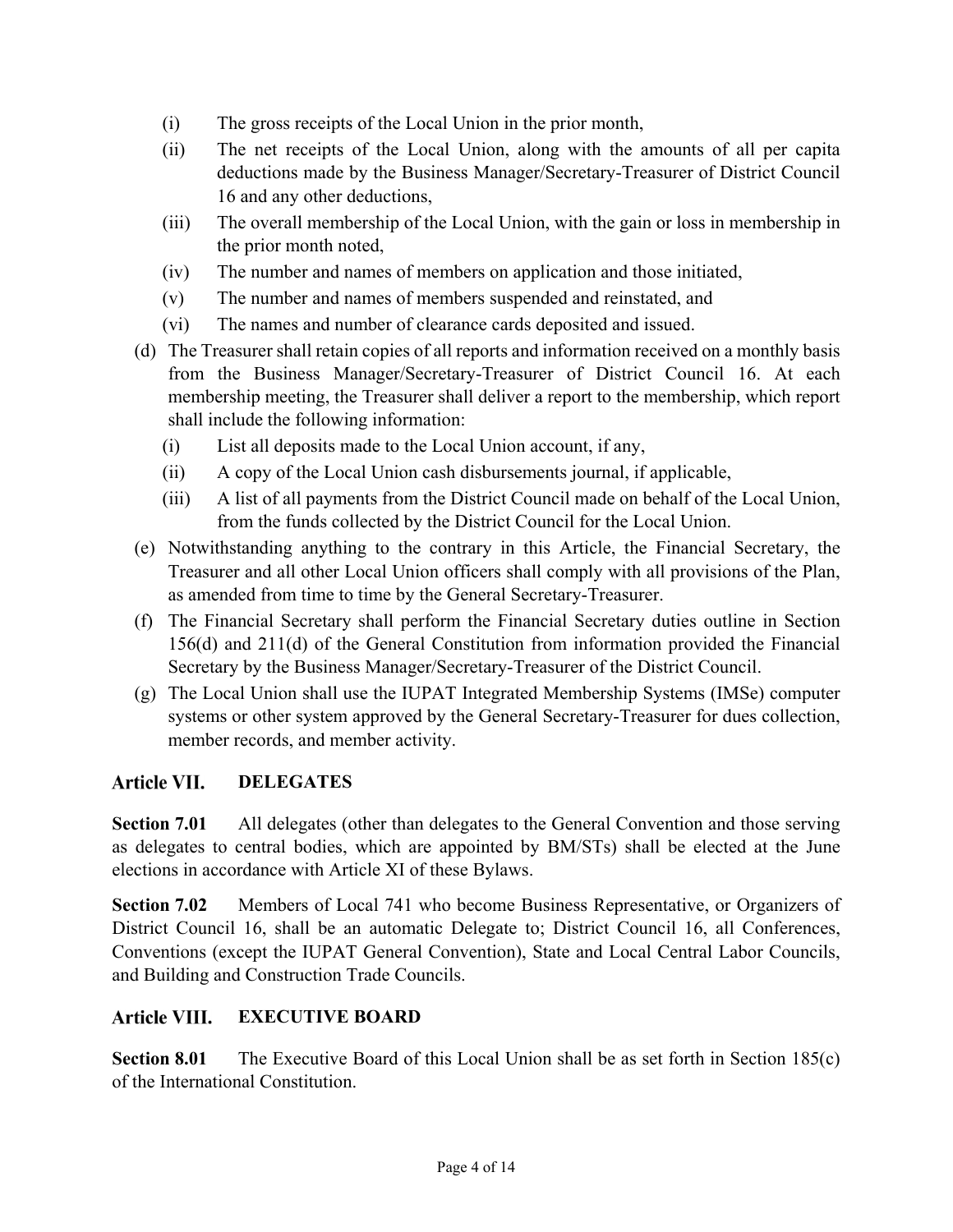**Section 8.02** Duties of the Executive Board:

- (a) To enforce the laws of the Local Union between meetings.
- (b) To handle all matters delegated to the Executive Board by the members voting at regular or special called meetings.
- (c) To review all requests for donations, investigate the same and submit its findings and recommendations for membership action.
- (d) The Executive Board shall be vested with the authority of recommendation only, unless otherwise specifically authorized by the Local Union membership voting at a regular or special called meeting. However, in the period between meetings the Executive Board shall be authorized to act for the Local Union in cases of emergency, subject to review at the next regular meeting.

## Article IX. **COMPENSATION OF OFFICERS DELEGATES AND COMMITTEE MEMBERS**

## **Section 9.01** Officers:

- (a) President: \$75.00 per meeting, not to exceed \$150.00 per month.
- (b) Vice President: \$75.00 per meeting, not to exceed \$150.00 per month.
- (c) Recording Secretary: \$75.00 per meeting, not to exceed \$150.00 per month.
- (d) Financial Secretary: \$75.00 per meeting, not to exceed \$100.00 per month.
- (e) Treasurer: \$75.00 per meeting, not to exceed \$100.00 per month.
- (f) Trustees: \$75.00 per meeting, not to exceed \$100.00 per month.
	- (i) Trustees are not to receive any compensation until they have fulfilled their duties as outlined in Section 6.02(f).
- (g) Warden: \$75.00 per meeting, not to exceed \$100.00 per month.
- (h) At Large Executive Board Members: \$75.00 per meeting, not to exceed \$100.00 per month.
- (i) V.A.C. Coordinator(s): \$100.00 per E-Board meeting, however, this compensation is contingent upon the reports of V.A.C. actions to the Executive Board and the General membership. These actions may include member outreach, coordination, organization and implementation of V.A.C. events, exemplifying CORE values, regular reports to membership of upcoming V.A.C. events, political actions, community service opportunities and other issues within their communities, and record keeping of membership participation and involvement of apprentice-members.
- (j) If a member is a full-time employee of District Council 16 he /she shall not be paid any compensation for performing the duties of a local union officer.

## **Section 9.02** Delegates:

(a) To District Council: \$120.00 per meeting attended. Compensation is contingent on report of meeting attended at the next regular meeting. This compensation is not applicable for full-time salaried Business Representatives or employees of District Council 16.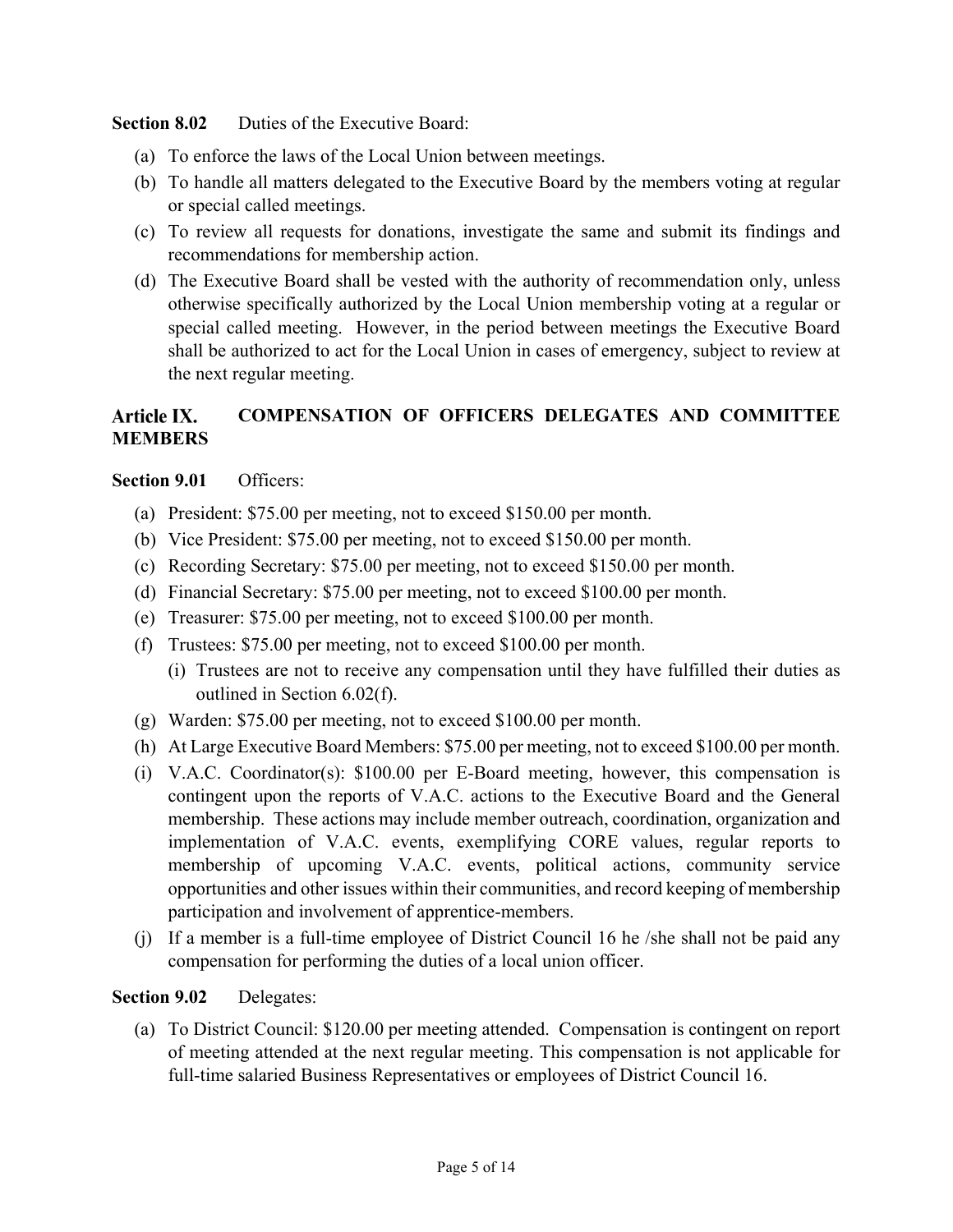- (b) To Central Bodies: \$120.00 per meeting attended. This is not applicable for full-time salaried Business Representatives or employees of District Council 16.
- (c) To Conventions, Conferences, etc.: Delegates elected and/or appointed by this Local Union to attend conventions, conferences, etc., shall in addition to wages lost (straight time), receive the actual cost of reasonable travel, reasonable hotel room, and the amount of \$100.00 per day expense money. Under extenuating circumstances, additional daily expense may be granted by the District Council.

**Section 9.03** Committee Members: No compensation.

**Section 9.04** Judges and tellers; for the purpose of contract ratifications, wage allocations, and bylaws ratifications, shall receive \$100.00 per meeting lasting over four (4) hours.

#### Article X. **BONDS**

**Section 10.01** Officers of Local Unions shall be bonded in accordance with Sections 60(b) and (c) of the International Constitution and as required by law.

#### Article XI. **ELECTIONS**

**Section 11.01** Elections shall be held under the procedures and provisions as set forth in Sections 209-212 of the International Constitution.

**Section 11.02** The election of Local Union Officers and delegates to District Councils shall be held at the last meeting in June, and nominations for the same shall be held at the last meeting in May, as per Section 209(a) of the International Constitution. Delegates to the District Council shall be elected to a four (4) year term. Local Union officers shall be elected to a three (3) year term.

**Section 11.03** Delegates to the General Conventions of the International shall be elected as set forth in Section 29 of the International Constitution.

#### Article XII. **VACANCIES**

**Section 12.01** Vacancies occurring among the officers shall be filled in accordance with Sections 215 and 216 of the International Constitution.

#### Article XIII. **DUES, FEES, AND ASSESSMENTS**

## **Section 13.01** Dues:

- (a) Dues shall be as follows:
	- (i) All Apprentice/Regular members shall pay over the counter dues of \$37.00 per month.
	- (ii) Industrial (Section 94 of the International Constitution; workers in factories, production shops and manufacturing) members shall pay \$23.00 per month.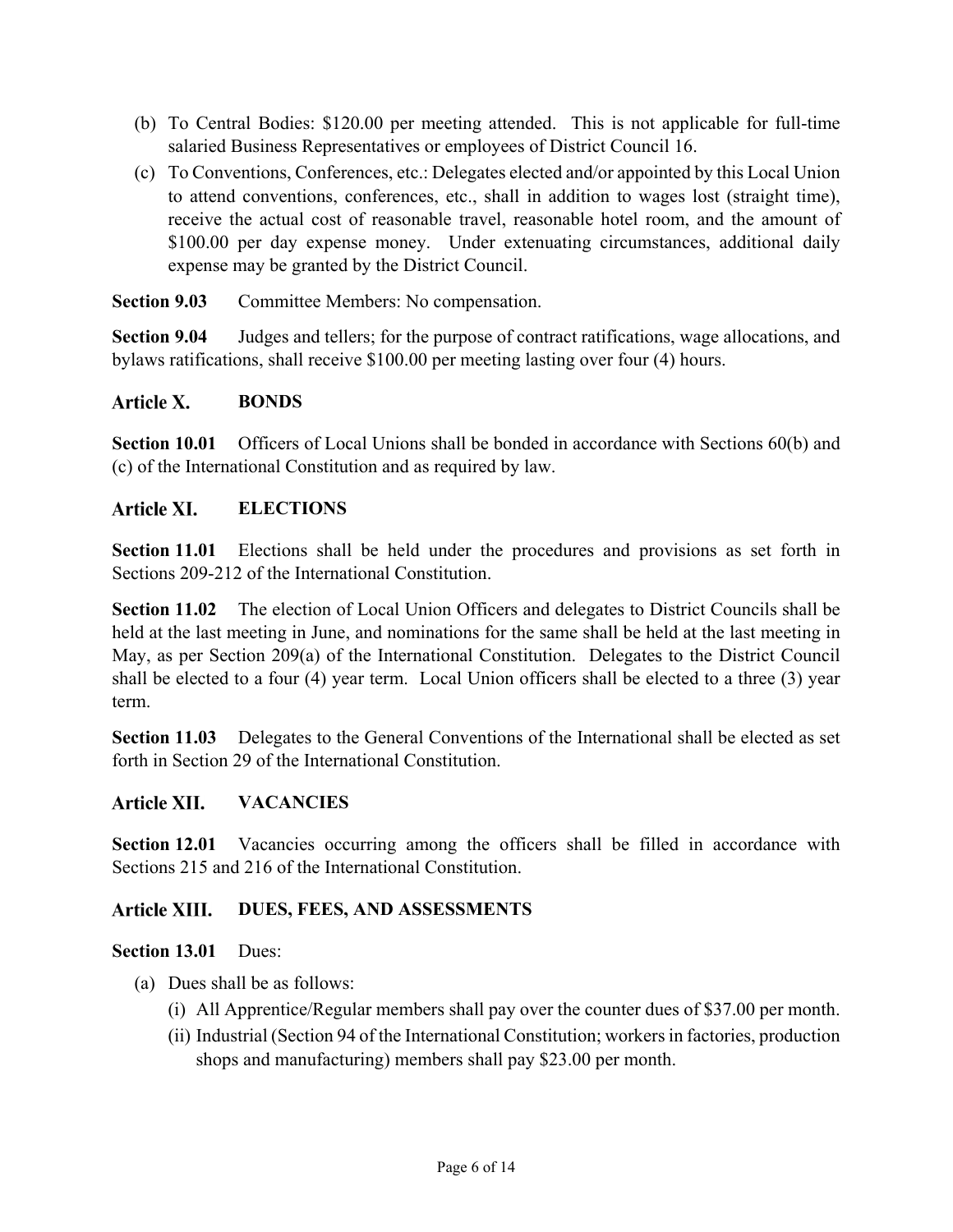- (iii)Contractor members will pay the maximum allowable dues rate per Section 93 of the International Constitution or twice the amount of Regular over the counter dues, whichever is less.
- (iv)Life Membership fees shall be in accordance with Section 99 of the International Constitution.
- (v) Dues shall increase by the amount of any increase in the per capita and Death Benefit payment due to the International Union; such amount shall be rounded up to the nearest dollar, and such increase shall be effective the date the increase in the payments due to the International Union becomes effective, provided that, the Executive Board may waive this automatic increase, in whole or part, in any year it determines the increase is not needed.
- (vi)Quarterly dues payments are due on or before the 20th day of the first month of the quarter.
- (vii) All dues payments should be made payable to DC16 Centralized Dues.
- (viii) Dues payments are administered through the member portal on "pay my dues" at www.dc16iupat.org, payments via check/money order may be mailed to District Council 16 at 2705 Constitution Drive, Livermore, CA 94551, or through authorization of funds in your crafts Vacation/Holiday Fund
- (b) The dues payment required by sub-section (a) includes the Death Benefit payment called for by Sections 17(b) and 19 of the International Constitution and the Rules and Regulations of the International Union's Death Benefit Fund. Accordingly, members not covered by the Death Benefit Fund pursuant to the foregoing provisions (example: members who are 60 years of age or over when initiated; or Life Members working at the trade who elected non-participation) will be required to pay the dues specified in subsection (a) less the current Death Benefit payment.
- (c) Quarterly working cards shall be obtained in accordance with Section 120 of the International Constitution.
- (d) Administrative Processing Fees: There shall be no initiation fees for membership in this Local Union. New members/candidates and apprentices shall be charged an Administrative Processing Fee in accordance with the provisions set forth in Sections 93 and 94 of the International Constitution.
- (e) Bounced check fees: Any checks returned for insufficient funds or any other reason will be charged a \$25.00 fee for the returned check and the member will no longer be allowed to pay by check going forward. All payments must be made by Money order or cashier's check or via the centralized dues online portal.

**Section 13.02** Clearance Cards: Clearance Card fees and rules shall be as set forth in Sections 234-246 of the International Constitution.

**Section 13.03** Assessments: Assessments can only be levied in accordance with Section 93 of the International Constitution.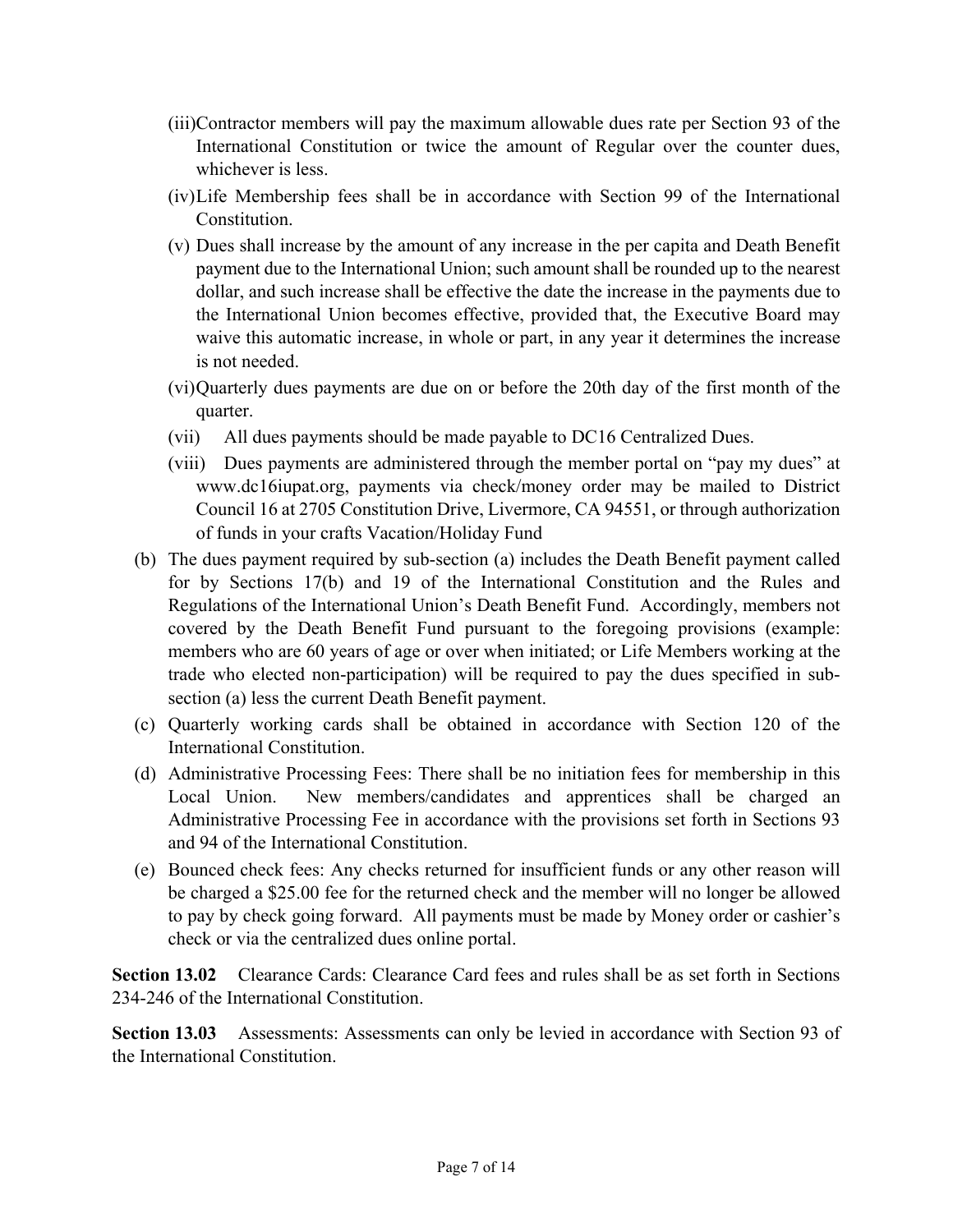(a) "Any member who pays dues by check/credit card and the check/credit card is returned to the Union by the bank (for any reason), shall pay a handling fee of \$25.00 and thereafter, that member must pay local union dues by cashier's check or money order."

## **Section 13.04** Funds:

- (a) International Union Death Benefit Fund. The International Union's Death Benefit Fund is governed by Sections 283-285 of the International Constitution, and the rules and regulations of the fund. Members should refer to the pamphlet "Rules and Regulations covering the Death Benefit Fund and the former Death and Disability Fund."
- (b) All monies due the International Union for per capita tax, Administrative Processing Fees or application fees, Death Benefit Fund payments, reinstatements, clearance card fees, life membership fees, and supplies shall be forwarded to the General Secretary-Treasurer immediately after the close of the month, along with required reports. Remittances must be made by express or post office money order, check or bank draft payable to the IUPAT.
- (c) Should a majority of the Trustees doubt the accuracy of any bill from the General Secretary-Treasurer, the Local Union shall pay the same under protest, and such protest shall be the first business taken up by the General Executive Board at their next meeting.
- (d) Each month the Local Union shall hold in its treasury, as a standing appropriation to be forwarded to the General Secretary-Treasurer, a sum equivalent to its monthly per capita tax, Death Benefit Fund obligations, IUPAT Local Union and District Council Pension Fund payments and all other payments that must be made to the International Union as required by Section 177 of the International Constitution. Such required payments shall be made prior to allowing other expenditures.
- (e) The funds and property of a Local Union may only be used for such purposes as are specified in the International Constitution, the District Council Bylaws, these Bylaws, and as approved by a majority of the Local Union members present at a meeting at which the question is presented. Recurring and fixed expenses may be authorized by a single vote of the membership. Local Union's shall not make any non-per capita tax expenditures in excess of \$5,000.00 without prior written approval of the District Council Business Manager/Secretary-Treasurer.
- (f) On no consideration shall money from the Local Union Treasury be loaned or donated to members (strike, lockout and regularly established sick benefits excepted), provided that the Local Union may levy an assessment upon the membership to provide funds to relieve distress among members totally disabled from earning a living on account of injuries or sickness incurred while working at the trade. Before any such assessment is levied
	- (i) All members shall be notified by mail that the proposed assessment will be considered at the next meeting and,
	- (ii) The majority of members present and voting must approve the assessment in a secret ballot vote.

#### Article XIV. **MEETINGS**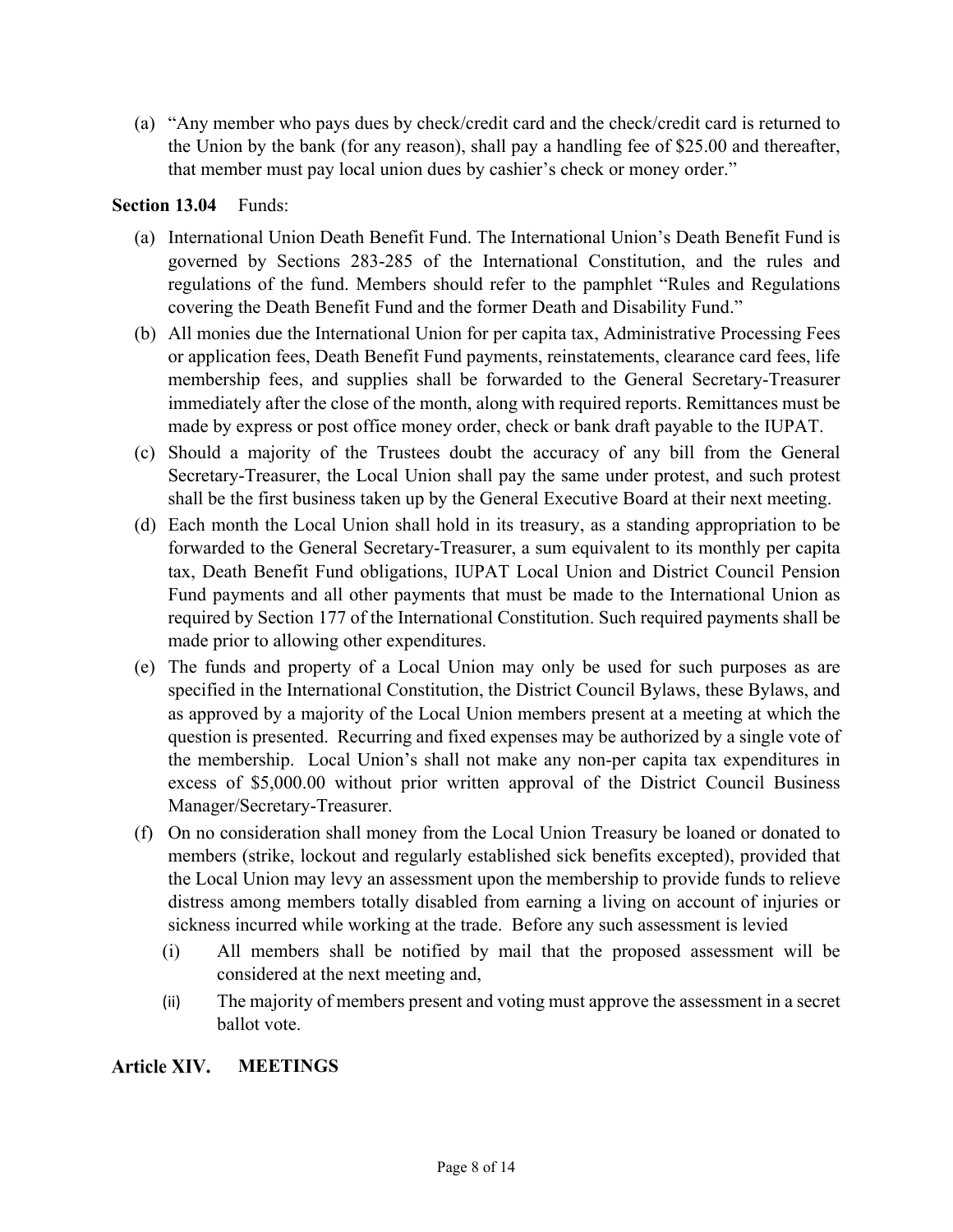**Section 14.01** Regular Meetings: The regular meetings of this Local Union shall be held on a monthly basis on the second  $(2<sup>nd</sup>)$  Tuesday at 404 Nebraska St, Vallejo, Ca. Meetings will be called to order promptly at 6:00 pm .The Executive Board may change the date, time, or place of a regular meeting with 15 days' notice to all members.

**Section 14.02** Special Meetings: Special meetings of this Local Union may be called by the President as he or she deems necessary. Special meetings shall also be called as required by Section 191 of the International Constitution.

**Section 14.03** Quorum: A quorum for a membership meeting shall consist of seven (7) members, provided that five (5) members shall constitute a quorum if the Local Union's membership is fewer than 25 members.

**Section 14.04** Members' Rights: Members in attendance at meetings shall have the right to express their views, arguments or opinions upon any business properly presented before the meeting, subject to these Bylaws and the rules and regulations adopted by the Local Union pertaining to the conduct of meetings, but no member in exercising such rights shall evade or avoid his or her responsibility to the organization as an institution or engage in or advocate any conduct that would interfere in the Local Union's performance of its legal or contractual obligations, or conduct him or herself in an unruly, or boisterous manner.

**Section 14.05** Recording Devices: No member shall be permitted to use recording devices during any portion of any meeting in the Local Union.

**Section 14.06** To address states of emergencies there may be times for the need of remote/virtual meetings to conduct essential business. Modes of said meetings must be approved by the Business Manager/Secretary-Treasurer of the District Council

**Section 14.07** General Membership Zoom Meeting Code of Conduct

- (a) District Council 16 is committed to providing an environment free from discrimination and harassment. We ask that all meeting participants be respectful and orderly during this meeting.
- (b) It is understood that this virtual meeting room is a private place and there shall be no backgrounds, signs, posters, screen names, slogans, or logos that can be interpreted as offensive to any group or groups of people.
- (c) Any member that enters the meeting in a state of intoxication, or who disturbs the harmony, or who uses profane or unbecoming language may be removed from the meeting by the chair.
- (d) Please make sure all devices are muted unless you are speaking. Any questions will be recognized by the Chair by the attendee raising their hand via the reactions tab or comments in the chat.
- (e) There shall be no video or audio recordings of this or any meeting.
- (f) Please understand that video conference meetings bring new challenges and we ask for your patience as we try to provide the best experience possible.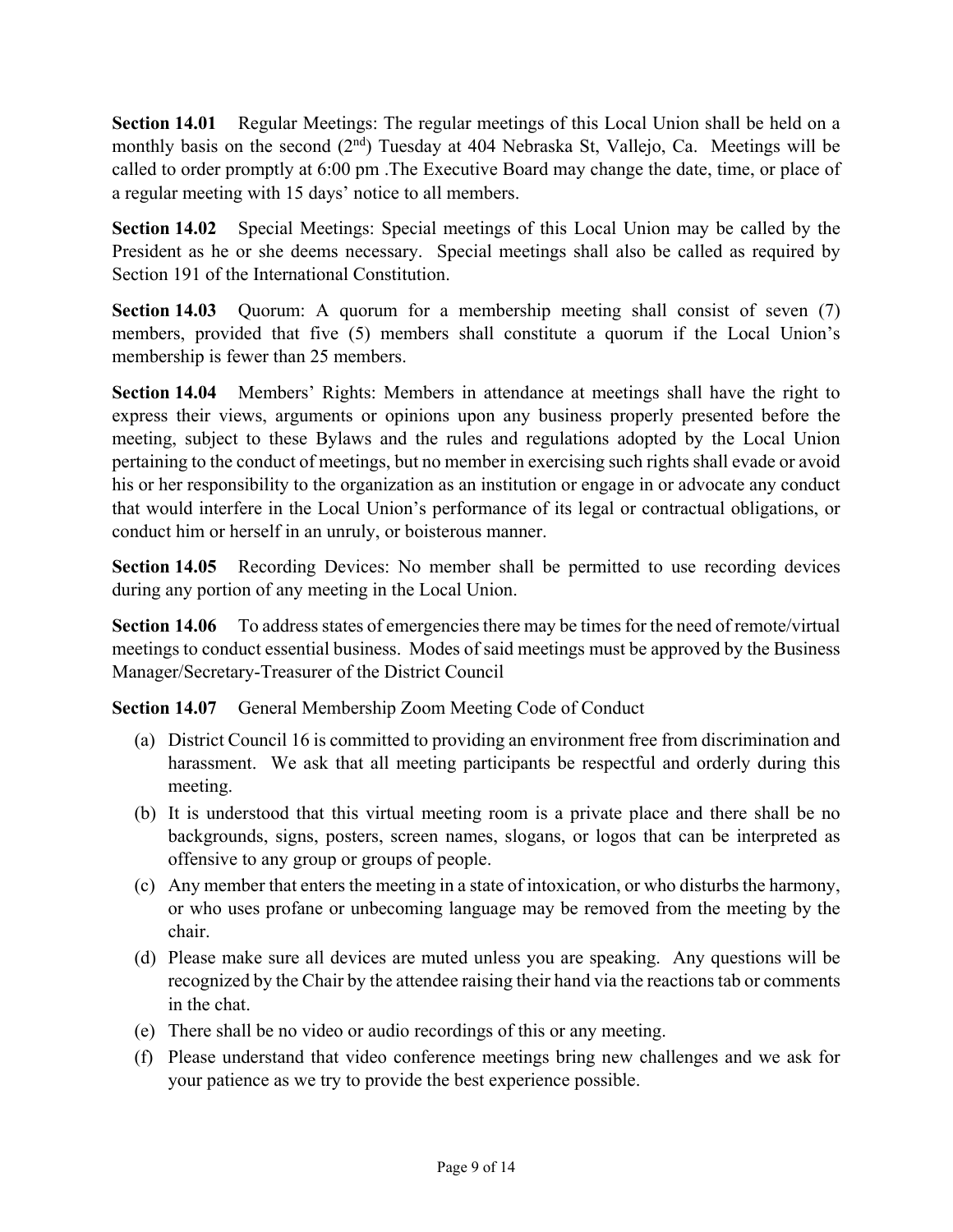## Article XV. **COMMITTEES**

**Section 15.01** There shall be a standing Bylaws Committee whose duties and functions shall be as set forth in Section 169(b) of the International Constitution.

**Section 15.02** Committees shall be appointed by the President in accordance with section 191 of the International Constitution. The President shall appoint from among the members of Local 741 the following Standing Committees:

- (a) Local 741 Membership Events Committee: The Events Committee shall plan, organize, and conduct the Local 741 picnic.
- (b) Strike Committee: The President shall appoint a Strike Committee, prior to the expiration of the Painters and Drywall Finishers Collective Bargaining Agreements, to plan, organize, and schedule the duties of Picket Captains, and assign members on strike to carry picket duties as directed per establish rules in our District Council Bylaws, International Constitution, and Federal and State laws as applicable.
	- (i) Any member who shall accept an appointment to serve on a Committee and who fails to attend to the duties of the same shall be subject to removal unless a satisfactory excuse is given.
	- (ii) Any committee of this Local Union shall be composed of a Chair, Vice Chair, and Recording Secretary, and shall total no less than four (4) members

## Article XVI. **CONTRACTORS**

**Section 16.01** An employer is one who, in relation to any corporation, company, partnership, firm or other business entity, is a substantial owner, partner, officer, director, incorporator, managerial employee, supervisor (as defined by the National Labor Relations Act or Provincial law) or in a permanent, policy-making position.

## **Section 16.02** Eligibility

- (a) Employers shall be eligible for membership, but they must comply with the trade rules and working conditions of the locality in which the work is performed, must, insofar as is consistent with applicable federal and state, provincial and/or territorial laws, hire only members of this International Union, and must pay themselves and all their employees the wages and benefits established by the applicable area collective bargaining agreement.
- (b) No employer shall be eligible or permitted to hold office, serve on an executive board, act as delegate, vote on any question pertaining to hours, wages, benefits or conditions of employment, vote at elections of officers, delegates, or attend meetings at which contract proposals are discussed or voted on or at which the nomination or election is held for any elected position.

## Article XVII. MEMBERSHIP

**Section 17.01** An applicant is considered a member when the applicant meets all the requirements as set forth in the International Constitution.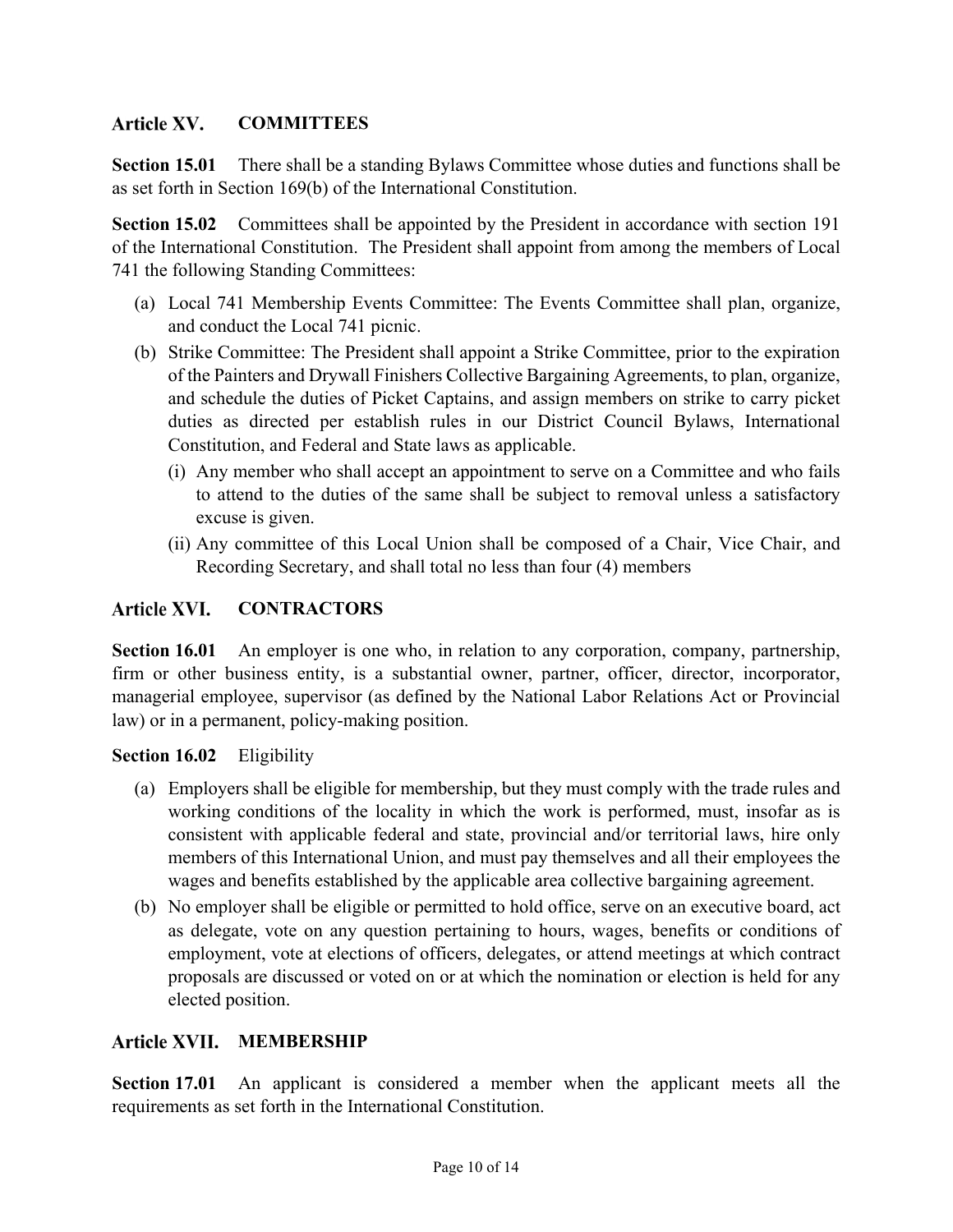**Section 17.02** A member may lose his or her good standing in the organization by suspension or expulsion or other disqualification for membership, after appropriate proceedings consistent with the provisions of the International Constitution, or by non-payment of dues as provided in Sections 117-118 of the International Constitution.

**Section 17.03** A member who loses his or her good standing status because of his or her failure to pay dues or other obligations as required by the International Constitution and these Bylaws, but who has not been expelled from membership, may reinstate his or her good standing for the purpose of attending Local Union meetings and voting at elections, by paying all delinquent dues and other financial obligations prior to such meeting and election as provided in Section 119 of the International Constitution. Expelled members may be reinstated only in accordance with Section 272 of the International Constitution.

**Section 17.04** Resignation from membership is governed by Section 121 of the International Constitution.

## **Section 17.05** Members' Responsibility:

- (a) Every member by virtue of membership in this Local Union is obligated to adhere to and follow the terms of these Bylaws, the District Council Bylaws and the International Constitution with respect to the members' rights, duties, privileges and immunities conferred by them and by statute. Each member shall faithfully carry out such duties and obligations and shall not interfere with the rights of other members.
- (b) Every member authorizes the District Council to act as his or her exclusive bargaining representative with full and exclusive power to execute agreements with his or her employer governing terms and conditions of employment and to act for the member and have final authority in presenting, processing and adjusting any grievance, difficulty or dispute arising under any collective bargaining agreement or out of the member's employment with such employer in such manner as it deems within its discretion to be in the best interests of the District Council. The District Council and its officers, and agents may decline to process any such grievance, complaint, difficulty or dispute, if in their sole discretion and judgment, such grievance, complaint or dispute lacks merit or that such action would not be in the best interests of the District Council.
- (c) No member shall interfere with the elected officers or representatives of the International Union, the District Council or this Local Union in the performance of their duties. Each member shall when requested, render such assistance and support in the performance of such duties as may be required by them, provided that this does not interfere with their individual rights as members. Each member shall adhere to the terms and conditions of pertinent collective bargaining agreements and shall refrain from any conduct that would interfere with the International Union, District Council or Local Union's performance of its legal or contractual obligations.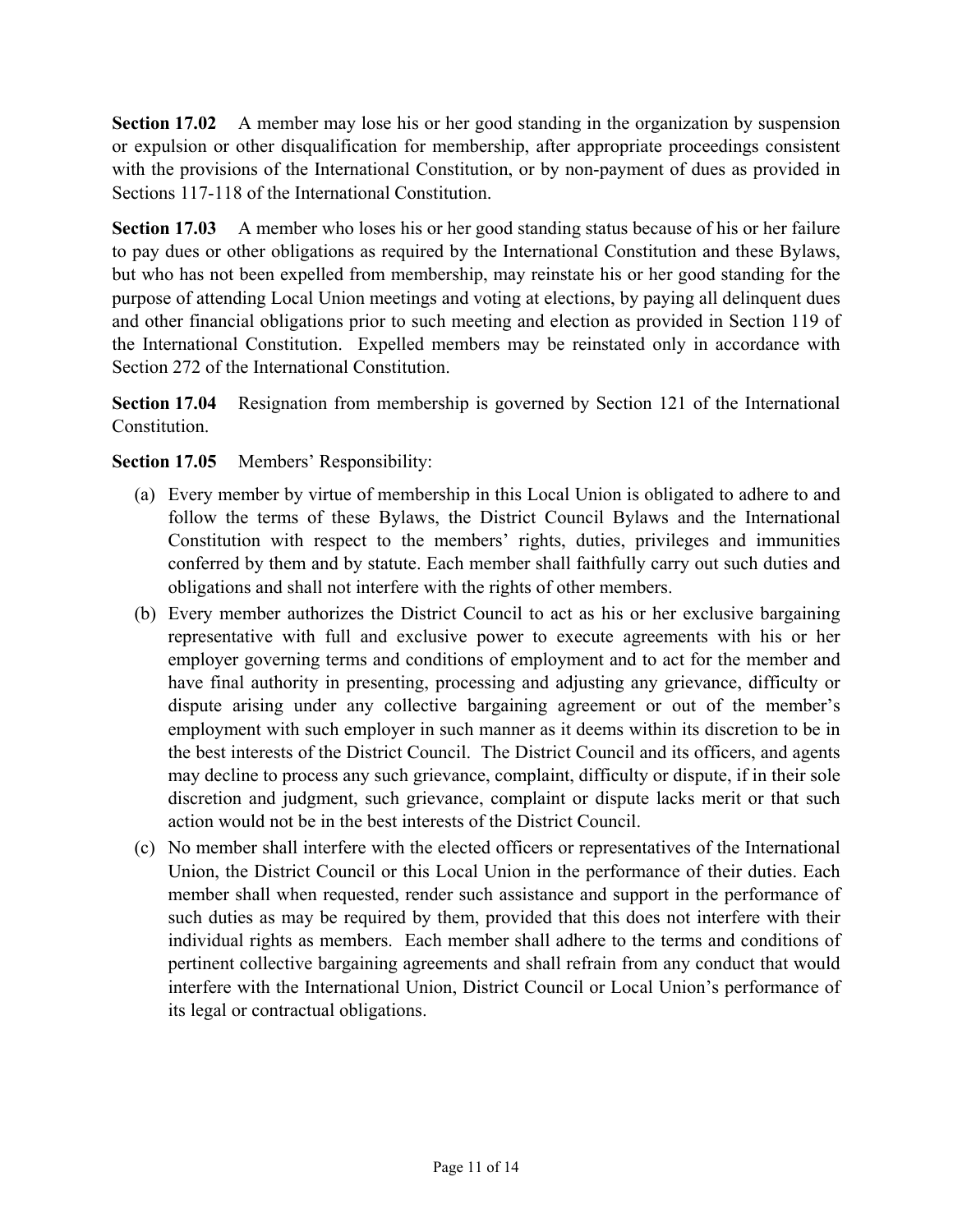- (d) Every member shall be required to assist the International Union, the District Council and this Local Union, as well as their officers and representatives, by engaging in picketing, hand billing, salting and other organizing activities and attending education and training, as directed by the International Union, the District Council or the Local Union officers. No charges shall be filed or processed against any member for his or her decision to accept employment with an approved, targeted non-signatory employer for the purpose of organizing.
- (e) All new members of this Local Union shall attend a new member orientation class offered by the District Council within 90 days of being initiated.

## **GENERAL RULES**

**Section 18.01** The members of this Local Union will observe and follow all work rules as provided for in the Collective Bargaining Agreement and/or District Council Bylaws.

#### Article XIX. **CHARGES AND TRIALS**

**Section 19.01** All charges preferred by members of this Local Union shall be referred to the District Council Trial Board for disposition and shall be processed in accordance with the International Constitution.

#### Article XX. **EXHAUSTION OF REMEDIES**

**Section 20.01** No member or officer shall resort to any court or agency until all forms of relief and avenues of appeal, as provided by the International Constitution, have been exhausted, unless otherwise provided by statutory law.

#### Article XXI. **PROPERTY**

**Section 21.01** The funds and property of the Local Union shall be governed by Sections 179- 181of the International Constitution.

**Section 21.02** No property of the Local Union, and no property in the possession, custody or control of this Local Union or any of its officers or employees, and no property held in trust, express or implied, which was created or established by this Local Union and whose primary purpose is to provide benefit for the members of the Local Union or their beneficiaries, shall be given, contributed or donated, either directly or indirectly, to aid or assist, or be expended in behalf of, any seceding, dual or antagonistic labor organization, nor to any Local Union which is in violation of the International Constitution.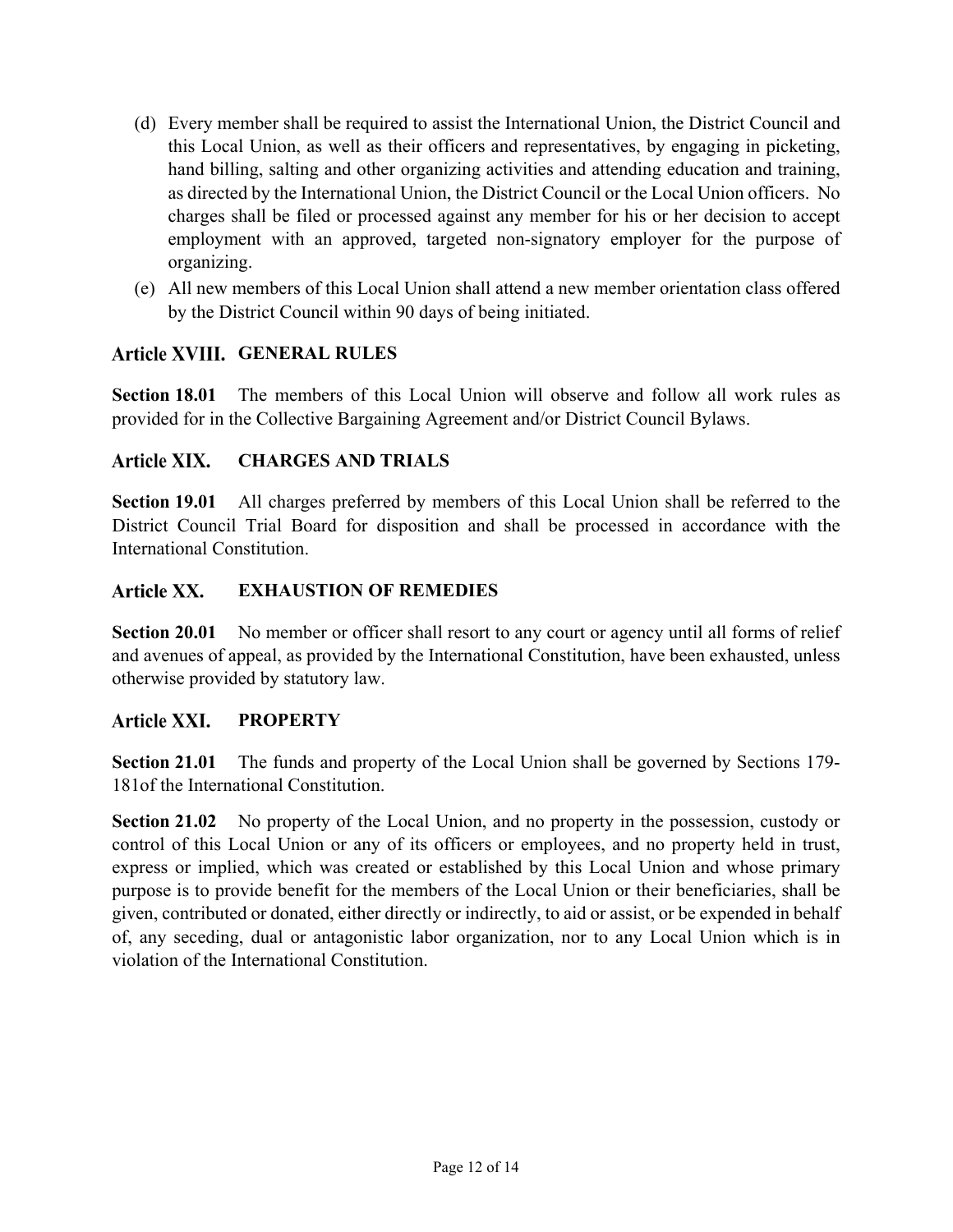## **Article XXII. AGENCY**

Neither this Local Union, nor any of its officers or employees, has any power to make any representation, contract, or agreement, nor to incur any liability, which shall be binding upon the International Union without the written consent of the General President or his designee. Neither this Local Union, nor any of its officers or employees has been authorized or empowered to act as an agent of the International Union and shall not be deemed to be an agent of the International Union unless expressly authorized in writing by the General President or his designee to act in that capacity.

## **Article XXIII. AMENDMENTS**

**Section 23.01** Any amendment to these Bylaws shall be done in accordance with the procedure set forth in Section 169 of the International Constitution.

## Article XXIV. STANDING RULES FOR UNION MEETINGS

**Section 24.01** Rules for the conduct of Local Union meetings are contained in the "Order of Business for Local Unions" and in "Parliamentary Rules and Ritual" set forth in the International Constitution.

## Article XXV. INTERNATIONAL UNION CONSTITUTION

**Section 25.01** The Local Union acknowledges that the International Constitution supersedes any provisions of these Bylaws which are inconsistent with the Constitution. The Local Union further acknowledges that the Bylaws of the District Council shall govern and supersede these Bylaws to the extent that any provisions set forth herein are inconsistent with such Bylaws.

## **SAVINGS CLAUSE**

**Section 26.01** The provisions of these Bylaws relating to the payment of dues, assessments, fines or penalties, shall not be construed as incorporating into any union-security contract those requirements for good standing membership which may be in violation of applicable law, nor shall they be construed as requiring any employer to violate any applicable law. However, all financial obligations imposed by or under the International Constitution, the District Council Bylaws and these Local Union Bylaws (and in conformity therewith) shall be legal obligations of the members upon whom imposed, and enforceable in a court of law.